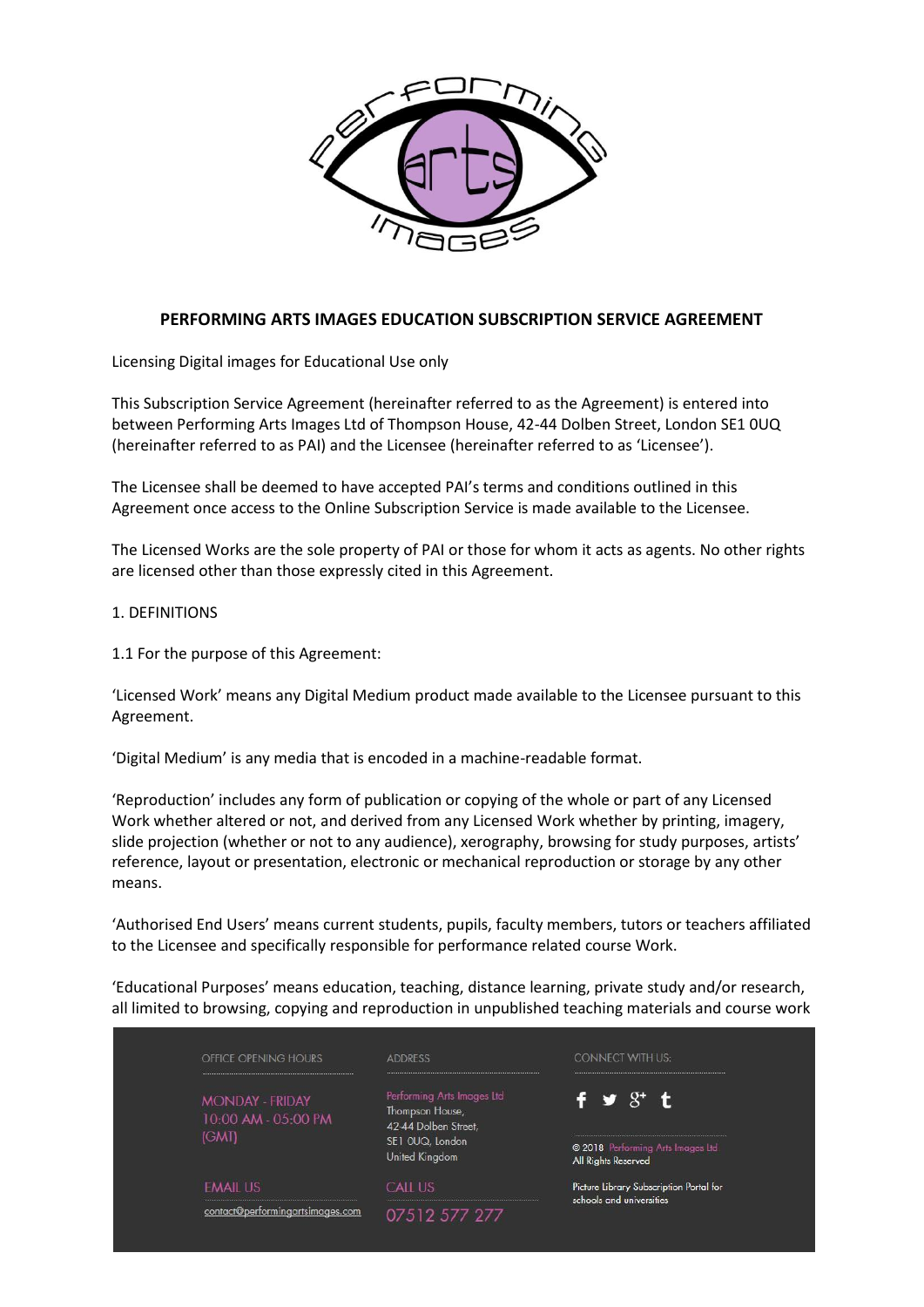

and in displays and presentations in the classroom.

'Commercial Use' means the whole or parts of the Licensed Works used for promotional, advertising, publishing, merchandising, blogs, products, adverts, websites or any other purposes which might result in monetary gain.

'License' means the license set out in clauses 2 and 3.2.

'Subscription Fee' means the fee payable by the Licensee to PAI to access and use the Licensed Works pursuant to this Agreement.

'Online Portal' means the password protected online portal service found at the web address www.performingartsimages.com accessible only to Authorised Users whose identities are authenticated by PAI at the time of log-in and periodically thereafter, consistent with current best practice, and whose conduct is subject to regulation by PAI.

'Term of the Agreement' means twelve months from the date of signature of this Agreement or other agreed date.

1.2 Headings contained in this Agreement are for reference purposes only and shall not be deemed to be an indication of the meaning of the clause to which they relate.

1.3 Where the context so implies, words importing the singular number shall include the plural and vice versa.

### 2. GRANT OF LICENCE

PAI hereby grants the Licensee a non-exclusive and non-transferable licence to access and use the Licensed Works and to allow Authorised Users to access and use the Licensed Works throughout the term of this Agreement by means of an Online Portal accessible for Educational Purposes only. The copying or reproduction by whatever means of any Licensed Work for any other purpose is strictly forbidden. The License may not be assigned, transferred or dealt with in any manner without prior written consent by PAI.

### 3. AUTHORISED USE OF THE LICENSED WORK

| OFFICE OPENING HOURS                                   | <b>ADDRESS</b>                                                                                             | <b>CONNECT WITH US:</b>                                                   |
|--------------------------------------------------------|------------------------------------------------------------------------------------------------------------|---------------------------------------------------------------------------|
| <b>MONDAY - FRIDAY</b><br>10:00 AM - 05:00 PM<br>(GMT) | Performing Arts Images Ltd<br>Thompson House,<br>42-44 Dolben Street,<br>SE1 OUQ, London<br>United Kingdom | $f \times S'$ t<br>2018 Performing Arts Images Ltd<br>All Rights Reserved |
| <b>EMAIL US</b>                                        | <b>CALL US</b>                                                                                             | Picture Library Subscription Portal for                                   |
| contact@performingartsimages.com                       | 07512 577 277                                                                                              | schools and universities                                                  |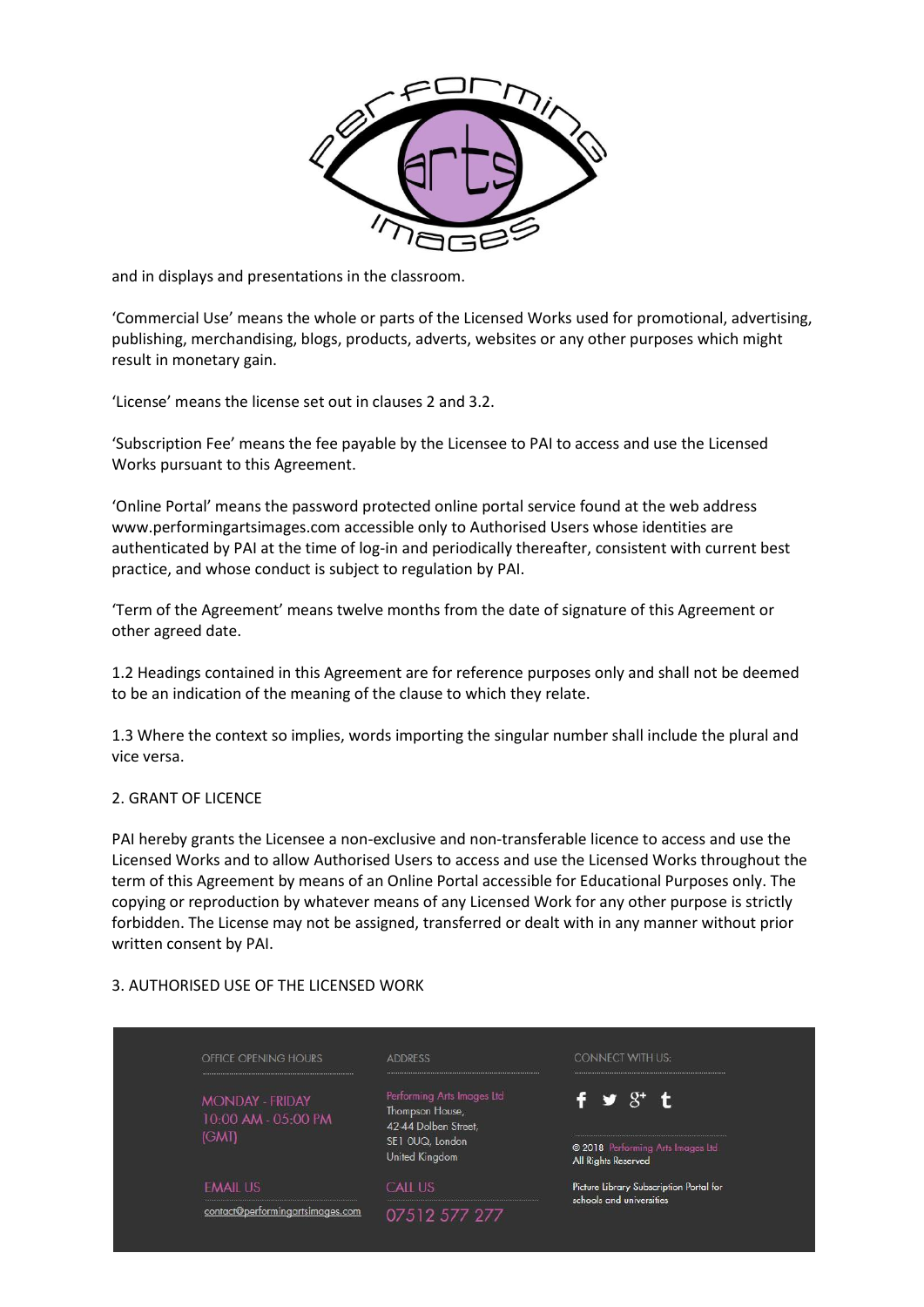

The Licensed Works will be delivered by the PAI Online Portal.

3.1 The Licensee acknowledges that prior to any consent for reproduction of the Licensed Works coming into existence:

3.1.1 it has been afforded a reasonable opportunity to inspect the Licensed Works or to have them inspected by experts.

3.1.2 it has in fact inspected the Licensed Works or had them inspected.

3.1.3 it has satisfied itself by such inspection as to the nature and quality of the Licensed Works as to their fitness for their intended purpose; and

3.1.4 it has not in any way relied upon the judgement of PAI as to the suitability and fitness of the Licensed Works for their intended purposes and uses.

3.2 The Licensee will ensure that only 'Authorised End Users' have access to the Licensed Works and that they are used in accordance with the terms of this Agreement for Educational Purposes only to:

- 3.2.1 make local electronic copies.
- 3.2.2 print out copies.
- 3.2.3 research, browse, copy and reproduce in unpublished course work.

3.2.4 create displays and presentations in course related educational environments.

3.2.5 create displays and presentations as part of an in-house non-commercial scholarly or educational presentation such as seminars, lectures, Workshops and performing arts projects.

3.2.6 to incorporate the Licensed Works in printed or electronic form in assignments, homework, portfolios and in personal dissertations for personal use and library deposit, if such user conforms to the customary and usual practice of the Licensee.

### 3.2.7 display, download, print the Licensed Works for the purpose of testing the product, or for

| OFFICE OPENING HOURS                                         | <b>ADDRESS</b>                                                                                             | <b>CONNECT WITH US:</b>                                                                    |
|--------------------------------------------------------------|------------------------------------------------------------------------------------------------------------|--------------------------------------------------------------------------------------------|
| <b>MONDAY - FRIDAY</b><br>10:00 AM - 05:00 PM<br><b>IGMT</b> | Performing Arts Images Ltd<br>Thompson House,<br>42-44 Dolben Street,<br>SE1 OUQ, London<br>United Kingdom | f $\mathbf{y}$ $\mathcal{S}^+$ t<br>2018 Performing Arts Images Ltd<br>All Rights Reserved |
| <b>EMAIL US</b>                                              | <b>CALL US</b>                                                                                             | Picture Library Subscription Portal for<br>schools and universities                        |
| contact@performingartsimages.com                             | 07512 577 277                                                                                              |                                                                                            |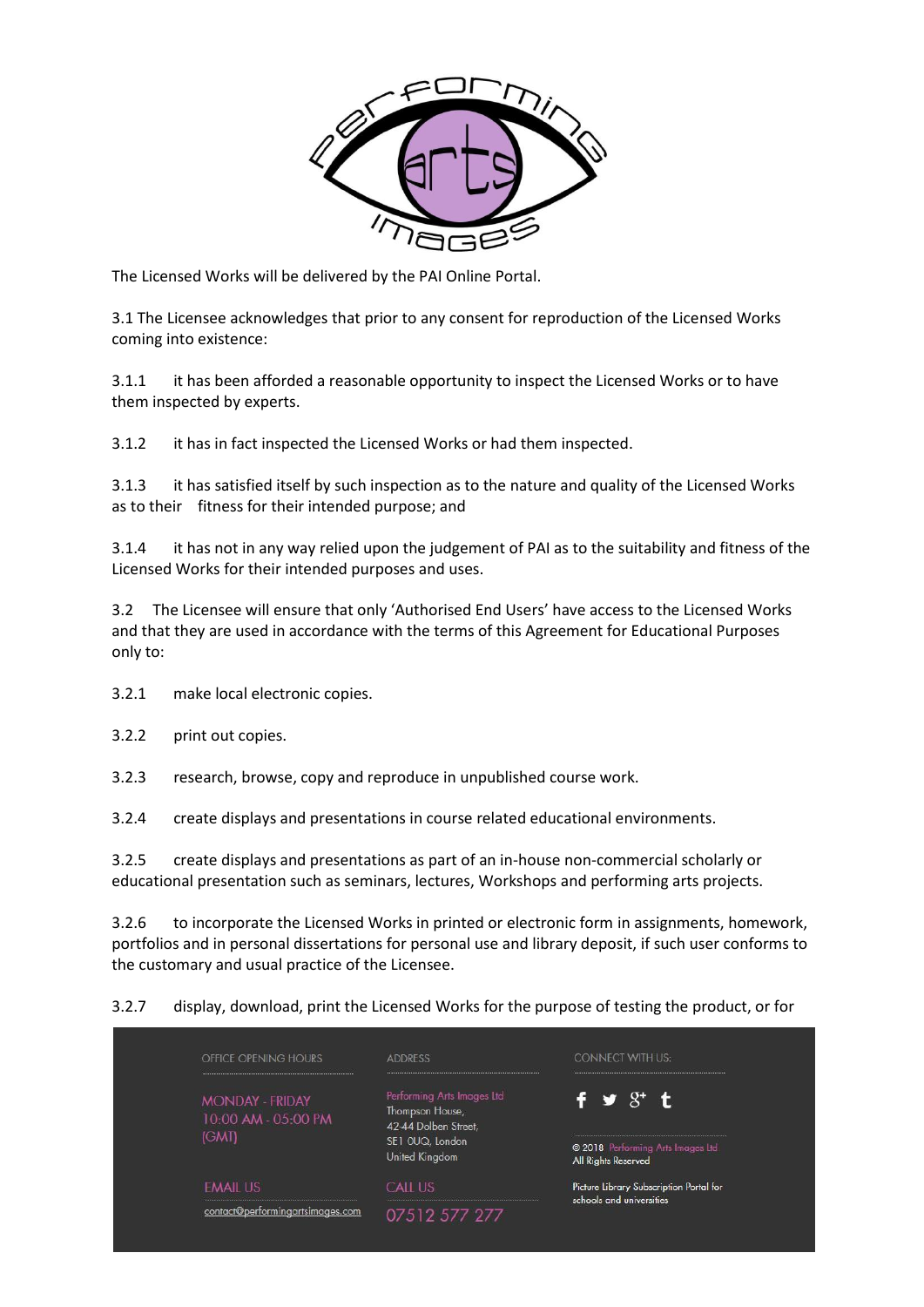

training Authorised Users or for internal promotion of the Licensed Works.

3.3 Licensed Works may be downloaded and integrated into the Licensee's secure internal database in accordance with these terms. Licensed Works may not be made public in any way and specifically not on the internet or for any commercial use.

3.4 The Licensee shall ensure that credit to the Photographer/PAI is given in relation to every Licensed Work used and appears as: ©Photographer / PAI .

4. RESTRICTIONS AND OBLIGATIONS

The Licensee and Authorised Users may not:

a. Use any Licensed Work for any Commercial Use or for any purpose other than Educational Purposes.

b. Use any Licensed Work for any use that is unrelated to the academic course work that enabled access to the PAI Online Portal.

c. Sell, resell, distribute, publish or otherwise make information contained in the Licensed Works available in any manner or on any media to any other party.

d. Remove, obscure or modify copyright notices, captions or other means of identification embedded in the Licensed Works.

e. Use automated download management software to download the Licensed Works.

f. Make printed or electronic copies of multiple extracts of the Licensed Works for any purpose, other than those authorised by this Agreement.

g. Display or distribute any Licensed Work on any public electronic network, including without limitation the Internet and the World Wide Web, and any other distribution medium now in existence or hereafter created.

h. Permit anyone other than Authorised Users to access or use any Licensed Works.

| OFFICE OPENING HOURS                                   | <b>ADDRESS</b>                                                                                             | <b>CONNECT WITH US:</b>                                                   |
|--------------------------------------------------------|------------------------------------------------------------------------------------------------------------|---------------------------------------------------------------------------|
| <b>MONDAY - FRIDAY</b><br>10:00 AM - 05:00 PM<br>(GMT) | Performing Arts Images Ltd<br>Thompson House,<br>42-44 Dolben Street,<br>SE1 OUQ, London<br>United Kingdom | $f \times S'$ t<br>2018 Performing Arts Images Ltd<br>All Rights Reserved |
| <b>EMAIL US</b>                                        | CALL US                                                                                                    | Picture Library Subscription Portal for                                   |
| contact@performingartsimages.com                       | 07512 577 277                                                                                              | schools and universities                                                  |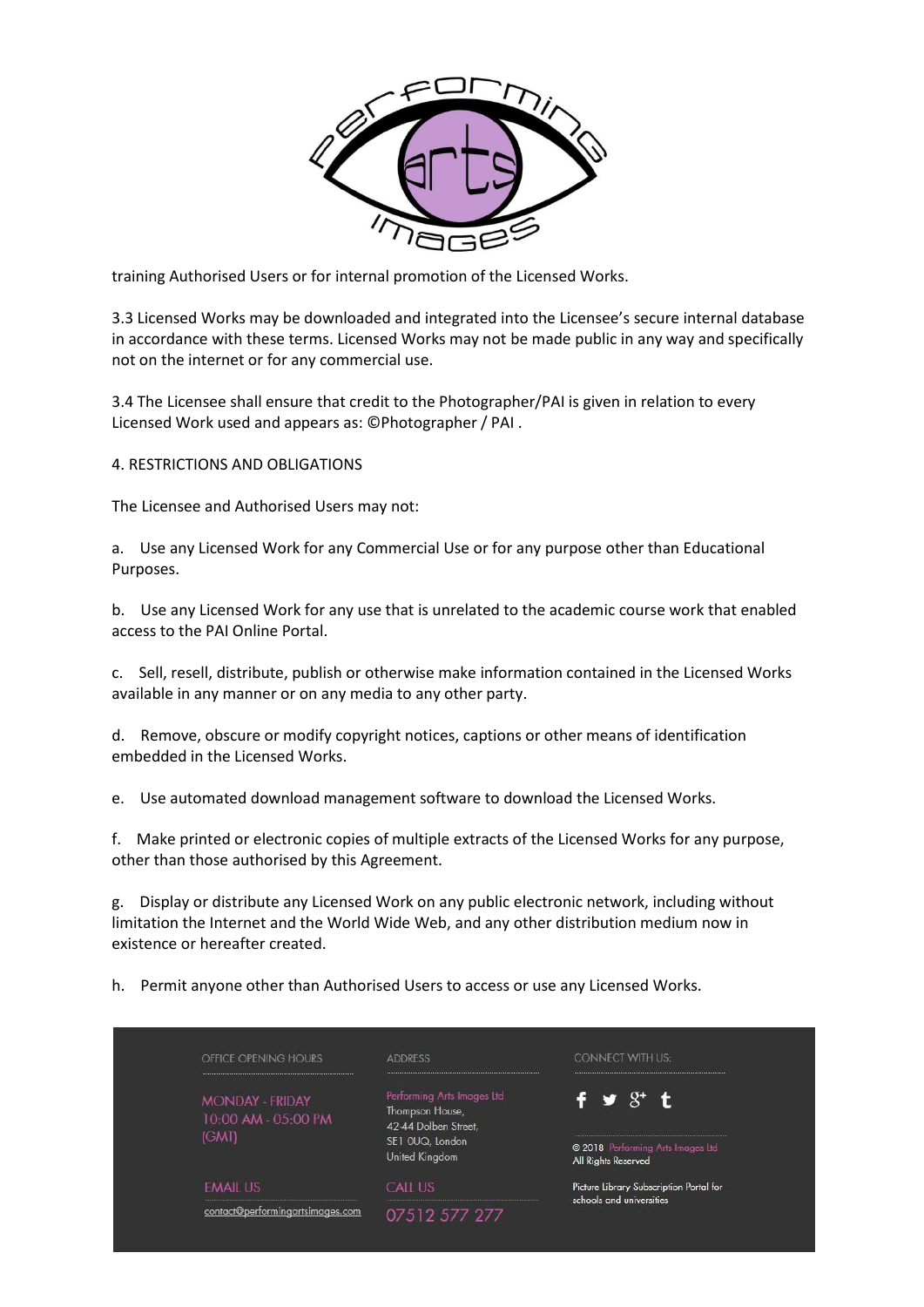

i. Use Images in a pornographic, obscene, defamatory, misleading, unlawful or offensive manner, whether directly or in context or by juxtaposition with other materials.

j. Publicly display or publicly perform as part of a professional presentation at a seminar, conference, or workshop or other such similar professional activity.

The Licensee agrees to use all reasonable efforts to:

k. ensure that Authorised Users do not divulge their passwords or other access information to any third party.

l. ensure that only Authorised Users are permitted access to the Licensed Works by means of the Licensee's Secure Network.

m. ensure that all Authorised Users are made aware of and undertake to abide by the terms of this Licence.

n. ensure any student leaving the designated course has their access as an Authorised User cancelled by immediately reporting their full name, their affiliated course and their year of entry to PAI.

o. use all reasonable efforts to monitor compliance and notify PAI immediately and provide full particulars on becoming aware of any of the following: (a) any unauthorised use of any of the Licensee's password(s); or (b) any breach by an Authorised User of the terms of this Licence. Upon becoming aware of any breach of the terms of this Licence the Licensee further agrees promptly to fully investigate and if appropriate initiate disciplinary procedures in accordance with the Licensee's standard practice and use all reasonable efforts to ensure that such activity ceases and to prevent any recurrence.

p. comply with any computer security procedures required by PAI; ensure the appropriate use of the Online Portal including and not limited to taking all reasonable steps to ensure the security of the Licensed Works.

q. undertake promptly to substitute, delete or amend the Licensed Works as notified by PAI in writing.

| OFFICE OPENING HOURS                                   | <b>ADDRESS</b>                                                                                             | <b>CONNECT WITH US:</b>                                            |
|--------------------------------------------------------|------------------------------------------------------------------------------------------------------------|--------------------------------------------------------------------|
| <b>MONDAY - FRIDAY</b><br>10:00 AM - 05:00 PM<br>(GMT) | Performing Arts Images Ltd<br>Thompson House,<br>42-44 Dolben Street,<br>SE1 OUQ, London<br>United Kingdom | f ≫ 8t t<br>2018 Performing Arts Images Ltd<br>All Rights Reserved |
| <b>EMAIL US</b>                                        | <b>CALL US</b>                                                                                             | Picture Library Subscription Portal for                            |
| contact@performingartsimages.com                       | 07512 577 277                                                                                              | schools and universities                                           |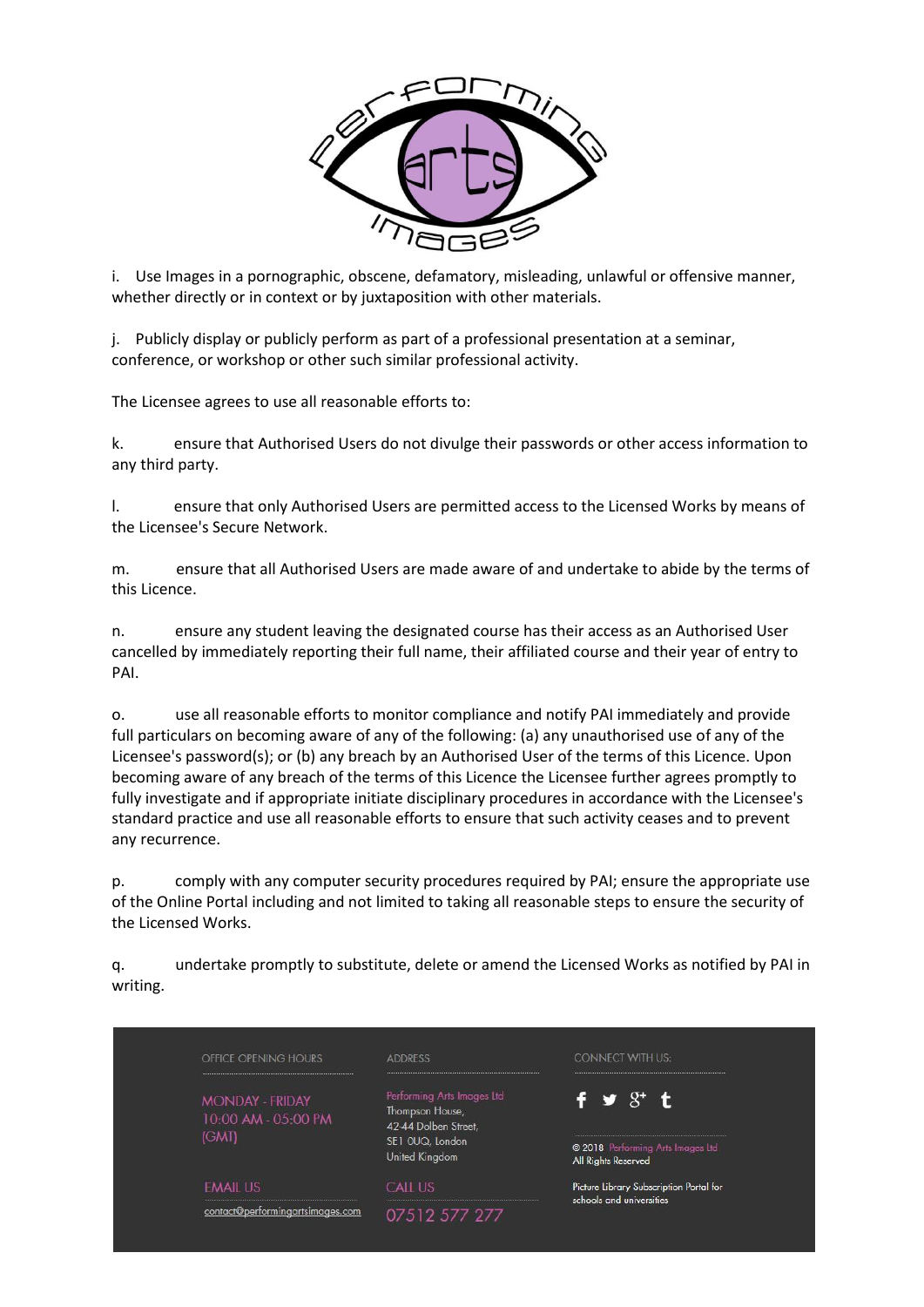

The Licensee agrees to comply with all applicable laws and regulations in performing their obligations and exercising their rights under this Agreement.

The Licensee acknowledges the original nature of and agrees not to challenge on the ground of nonoriginality the subsistence of copyright in Images consisting of skilled photographic reproductions of artistic Works such as paintings, photographs and sculptures.

### 5. WARRANTIES AND INDEMNITIES

5.1 PAI warrants they represent or act as agent for the copyright holders to any Licensed Work displayed and have all the necessary rights and authority to perform and enter into this Agreement. The foregoing shall not apply to improper usage of a Licensed Work by the Licensee or Authorised End Users.

5.2 Except for any liability which cannot by law be excluded or limited, PAI shall on no account be liable to the Licensee or any other third party claiming through it for indirect incidental, special or consequential damages arising out of, or relating to the use of a Licensed Work, whether framed as a breach of warranty, in tort, contract, failure of essential purposes, or otherwise. In any event PAI's liability for any Licensed Works provided hereunder shall not exceed £75 in total.

5.3 PAI will ensure that all access and use of the Licensed Works are in accordance with the provisions of this Agreement.

5.4 PAI makes no representation or warranty, and expressly disclaims any liability with respect to the content of the Licensed Works including but not limited to correctness, accuracy, errors or omissions contained therein.

5.5 PAI does not warrant that the site, the materials or any function of the site will be uninterrupted or error-free, that defects will be corrected, or that this site or the server that makes it available are free of viruses or other harmful components.

5.6 PAI reserves the right to change the content, presentation, user facilities or availability of the Online Portal and to make changes in any software used to deliver the Licensed Work at its sole discretion.

| OFFICE OPENING HOURS                                   | <b>ADDRESS</b>                                                                                             | <b>CONNECT WITH US:</b>                                                   |
|--------------------------------------------------------|------------------------------------------------------------------------------------------------------------|---------------------------------------------------------------------------|
| <b>MONDAY - FRIDAY</b><br>10:00 AM - 05:00 PM<br>(GMT) | Performing Arts Images Ltd<br>Thompson House,<br>42-44 Dolben Street,<br>SE1 OUQ, London<br>United Kingdom | $f \times S'$ t<br>2018 Performing Arts Images Ltd<br>All Rights Reserved |
| <b>EMAIL US</b>                                        | <b>CALL US</b>                                                                                             | Picture Library Subscription Portal for<br>schools and universities       |
| contact@performingartsimages.com                       | 07512 577 277                                                                                              |                                                                           |

5.7 PAI reserves the right to suspend access to the Licensed Work by Authorised End Users in the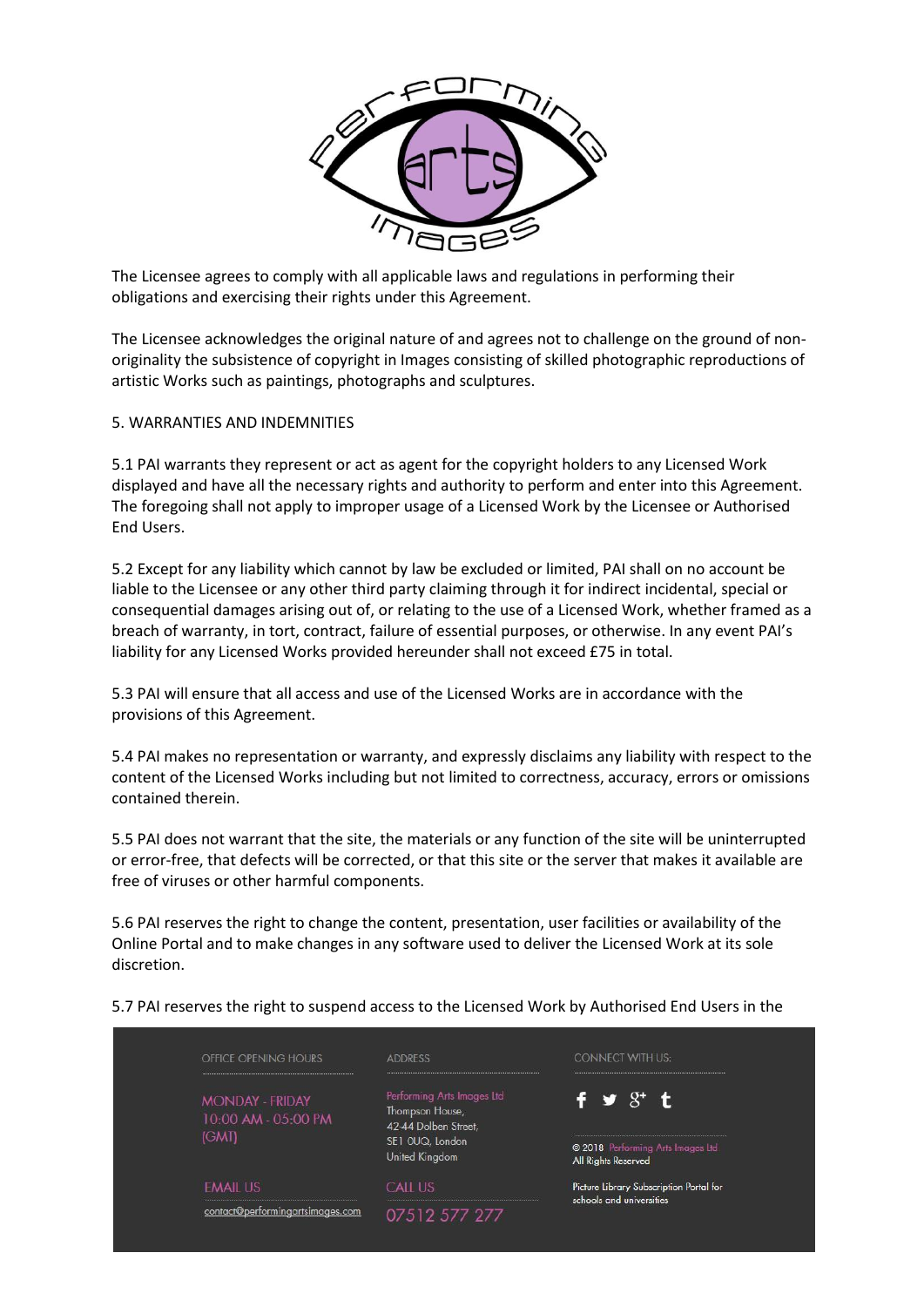

event of the detection of high-level downloads by automatic downloading software or other means of abuse of the Licensed Work. A notification will be given to the Licensee if a suspected breach is detected.

5.8 PAI will not be held responsible for the security of the site or for any disruption of the site however caused, loss of or corruption of any material in transit, or loss of or corruption of material or data when downloaded onto any computer system.

5.9 PAI will not be held responsible for a break in any service supplied by a third party online platform. Subject to receiving advance notification from the third party suppliers PAI will immediately inform the Licensee by email of any planned interruptions, updates, upgrades or similar actions by email.

5.10 The Licensed Works are provided on an "as is" basis, and PAI disclaims any and all other warranties, conditions, or representations (express, implied, oral or written), relating to the Licensed Works or any of them, including, without limitation, any and all implied warranties of quality, performance, merchantability or fitness for a particular purpose. PAI further expressly disclaims any warranty or representation to Authorised End Users, or to any third party. PAI accepts no liability for loss suffered or incurred by the Licensee or Authorised End Users as a result of their reliance on a Licensed Work.

5.11 The Licensee warrants that any Licensed Work kept or stored in any way by the Licensee, will remain under the sole control, protection and administration of the Licensee.

5.12 The Licensee represents and warrants that it has sufficient authority and rights to enter into and perform its obligations under this Agreement.

5.13 The Licensee represents to PAI that its computer system through which the Licensed Works will be used is configured, and procedures are in place, to prohibit access to the Licensed Works by any person other than an Authorised End User; that it shall inform Authorised End Users about the conditions of use of the Licensed Works; and that during the term of this Agreement, the Licensee will continue to make all reasonable efforts to bar non-permitted access and to convey appropriate use information to its Authorised Users.

5.14 The Licensee agrees to notify PAI immediately and provide full particulars in the event that it becomes aware of any actual or threatened claims or misuse by any third party in connection with

| OFFICE OPENING HOURS                                   | <b>ADDRESS</b>                                                                                             | <b>CONNECT WITH US:</b>                                                             |
|--------------------------------------------------------|------------------------------------------------------------------------------------------------------------|-------------------------------------------------------------------------------------|
| <b>MONDAY - FRIDAY</b><br>10:00 AM - 05:00 PM<br>(GMT) | Performing Arts Images Ltd<br>Thompson House,<br>42-44 Dolben Street,<br>SE1 OUQ, London<br>United Kingdom | f $\bullet$ $8^{\circ}$ t<br>2018 Performing Arts Images Ltd<br>All Rights Reserved |
| <b>EMAIL US</b>                                        | <b>CALL US</b>                                                                                             | Picture Library Subscription Portal for<br>schools and universities                 |
| contact@performingartsimages.com                       | 07512 577 277                                                                                              |                                                                                     |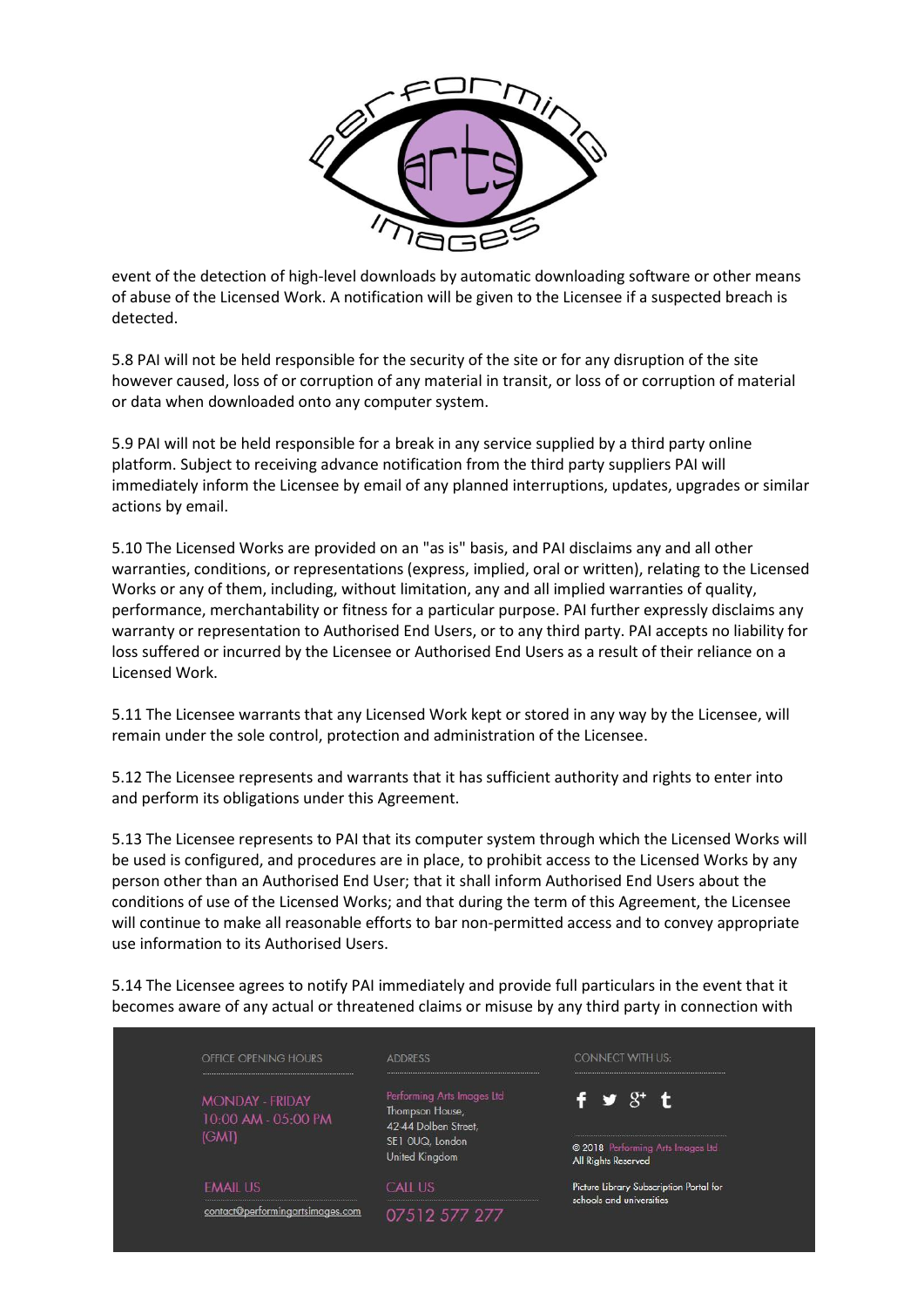

any Licensed Work. It is expressly agreed that upon such notification PAI may remove such work(s) from the Online Portal.

### 6. CHARGES AND TAXES

6.1 Payment of the Subscription Fee entitles the Licensee, subject to Clause 7, to twelve (12) months access to the Online Portal.

6.2 The Subscription Fee paid by the Licensee shall be calculated in accordance with the charges as agreed with PAI or its authorised subscription agent. It should be noted that by returning a signed copy of this Agreement the Licensee accepts that it is legally bound to the payment of the total fee applicable over the whole term of the Agreement. All prices are exclusive of VAT.

6.3 The Licensee shall be solely liable for any state or local sales, use or other taxes of a similar nature that may be due on account of the Licensee's use of the Licensed Works and other services provided under this Agreement.

### 7. TERMINATION

7.1 Either party may terminate this Agreement at any time on the material or persistent breach by the other of any obligation on its part under this Agreement by serving a written notice on the other identifying the nature of the breach. The termination will become effective fourteen (14) days after receipt of the written notice unless during the relevant period of fourteen (14) days the defaulting party remedies the breach forthwith by written notice to the other party.

7.2 In the event of termination or non-renewal, the Online Portal will cease to be available. Any Licensed Work used in students' coursework throughout the year may be kept only as part of the coursework. Any teaching material containing a Licensed Work may be kept for historical purposes provided it is not used for subsequent years teaching purposes. Any tutor wishing to re-use the teaching material may do so subject to consent by PAI and the payment of an agreed fee to be negotiated between the parties. Any individual Licensed Work can be relicensed subject to negotiation with PAI. Existing teaching materials can be reviewed for student revision purposes subject to agreement by PAI.

### 8. COPYRIGHT

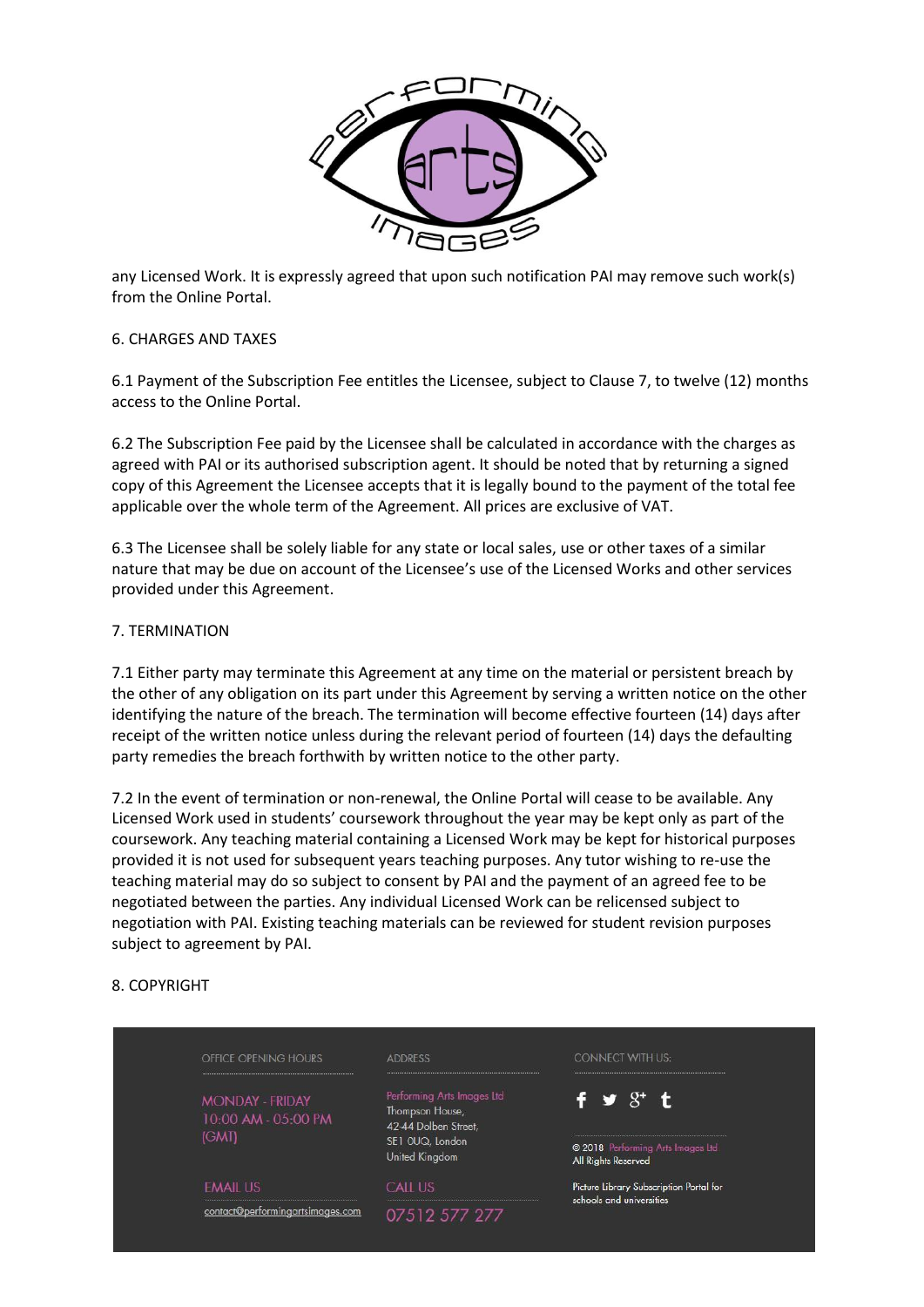

No interest in the copyright in any Licensed Work shall pass to the Licensee by virtue of this Agreement. Any publication right (as defined in the Copyright and Related Rights Regulations 1996) and equivalent rights in all other jurisdictions arising from the Licensees or the Authorised End User's use of any Licensed Work shall vest in PAI and the Licensor hereby assigns and agrees to procure the assignment of all such rights arising to PAI.

# 9. FORCE MAJEURE

9.1 Either party's failure to perform any term or condition of this Agreement as a result of circumstances beyond the control of the relevant party (including without limitation, war, strikes, flood, governmental restrictions, and power, telecommunications or Internet failures or damages to or destruction of any network facilities ("Force Majeure") shall not be deemed to be, or to give rise to, a breach of this Agreement.

9.2 If either party to this Agreement is prevented or delayed in the performance of any of its obligations under this Agreement by Force Majeure and if such party gives written notice thereof to the other party specifying the matters constituting Force Majeure together with such evidence as it reasonably can give and specifying the period for which it is estimated that such prevention or delay will continue, then the party in question shall be excused the performance or the punctual performance as the case may be as from the date of such notice for so long as such cause of prevention or delay shall continue.

9.3 If the Force Majeure Event prevails for a continuous period of more than [six] months, any party may terminate this Agreement by giving [30 days'] written notice to the other party. On the expiry of this notice period, this Agreement will terminate. Such termination shall be without prejudice to the rights of the parties in respect of any breach of this Agreement occurring prior to such termination.

### 10. GOVERNING LAW AND DISPUTE RESOLUTION

This Agreement shall be governed by and construed in accordance with English law and the parties irrevocably agree that any dispute arising out of or in connection with this Agreement will be subject to and within the jurisdiction of the English courts.

### 11. CONFIDENTIALITY & FREEDOM OF INFORMATION

| OFFICE OPENING HOURS                                         | <b>ADDRESS</b>                                                                                                    | <b>CONNECT WITH US:</b>                                                   |
|--------------------------------------------------------------|-------------------------------------------------------------------------------------------------------------------|---------------------------------------------------------------------------|
| <b>MONDAY - FRIDAY</b><br>10:00 AM - 05:00 PM<br><b>IGMT</b> | Performing Arts Images Ltd<br>Thompson House,<br>42-44 Dolben Street,<br>SE1 OUQ, London<br><b>United Kingdom</b> | $f \times S'$ t<br>2018 Performing Arts Images Ltd<br>All Rights Reserved |
| <b>EMAIL US</b>                                              | <b>CALL US</b>                                                                                                    | Picture Library Subscription Portal for<br>schools and universities       |
| contact@performingartsimages.com                             | 07512 577 277                                                                                                     |                                                                           |

During the term of this Agreement each party may receive confidential information of the other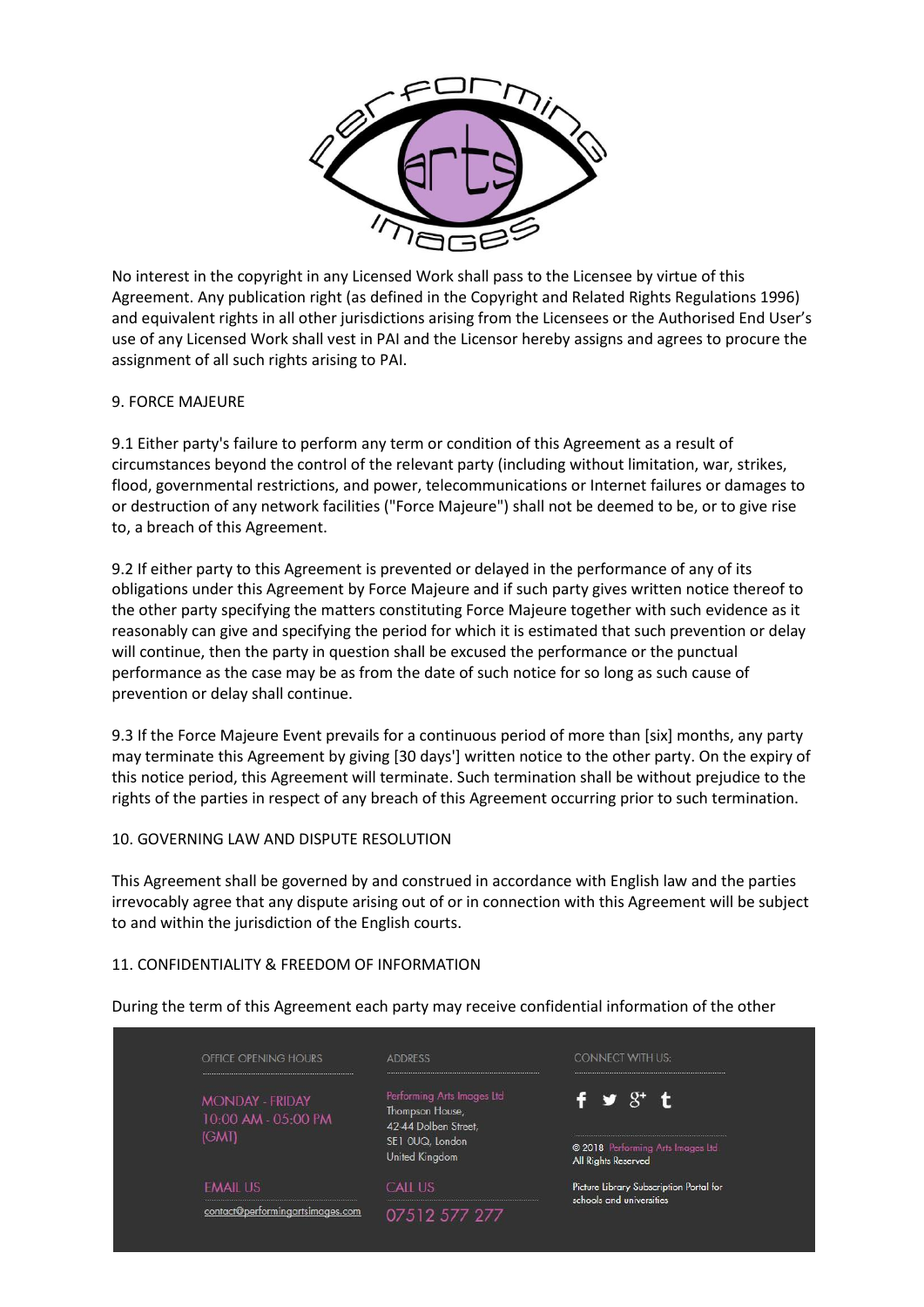

party, including without limitation proprietary information, inventions, trade secrets, confidential know-how and other technical, business and operational information related to the development or provision of the Licensed Works or to the businesses of the parties. Except as otherwise transferred in accordance with the terms of this Agreement all confidential information will remain the exclusive property of the disclosing party and neither party may disclose any confidential information of the other party to any third party for any reason without the prior written consent of such other party, nor to any of such party's employees or staff other than those who have a need to know in order to provide the services contemplated by this Agreement. The parties acknowledge and agree that the obligation to respect confidentiality of the other's confidential information will survive any expiry or termination of this Agreement.

# 12. MISCELLANEOUS TERMS

12.1 This Agreement will terminate immediately if the Licensee enters into voluntary or compulsory liquidation; or has a receiver appointed. All rights granted under this Agreement will automatically revert to PAI.

12.2 The Licensee agrees to pay PAI any and all costs expenses and reasonable legal costs incurred by PAI in enforcing this Agreement.

12.3 Nothing in this Agreement shall constitute a waiver of any statutory right available and held by the Licensee from time to time under the Copyright, Designs and Patent Act 1988 or any amending legislation.

12.4 This Agreement constitutes the entire agreement between the parties relating to its subject matter and supersedes and extinguishes all previous agreements, arrangements and understandings between them, whether written or oral, relating to its subject matter. Each party agrees that it shall have no remedies in respect of any representation or warranty (whether made innocently or negligently) that is not set out in this Agreement. No party shall have any claim for innocent or negligent misrepresentation based upon any statement in this Agreement.

12.5 No variation of this Agreement shall be effective unless it is in writing and signed by the parties (or their authorised representatives). If there is an inconsistency between any of the provisions of this Agreement and the provisions of the Licensee's purchase order, standard terms and conditions or any other document, the provisions of this Agreement shall prevail.

| OFFICE OPENING HOURS                                   | <b>ADDRESS</b>                                                                                             | <b>CONNECT WITH US:</b>                                               |
|--------------------------------------------------------|------------------------------------------------------------------------------------------------------------|-----------------------------------------------------------------------|
| <b>MONDAY - FRIDAY</b><br>10:00 AM - 05:00 PM<br>(GMT) | Performing Arts Images Ltd<br>Thompson House,<br>42-44 Dolben Street,<br>SE1 OUQ, London<br>United Kingdom | f y $8^+$ t<br>2018 Performing Arts Images Ltd<br>All Rights Reserved |
| <b>EMAIL US</b>                                        | <b>CALL US</b>                                                                                             | Picture Library Subscription Portal for                               |